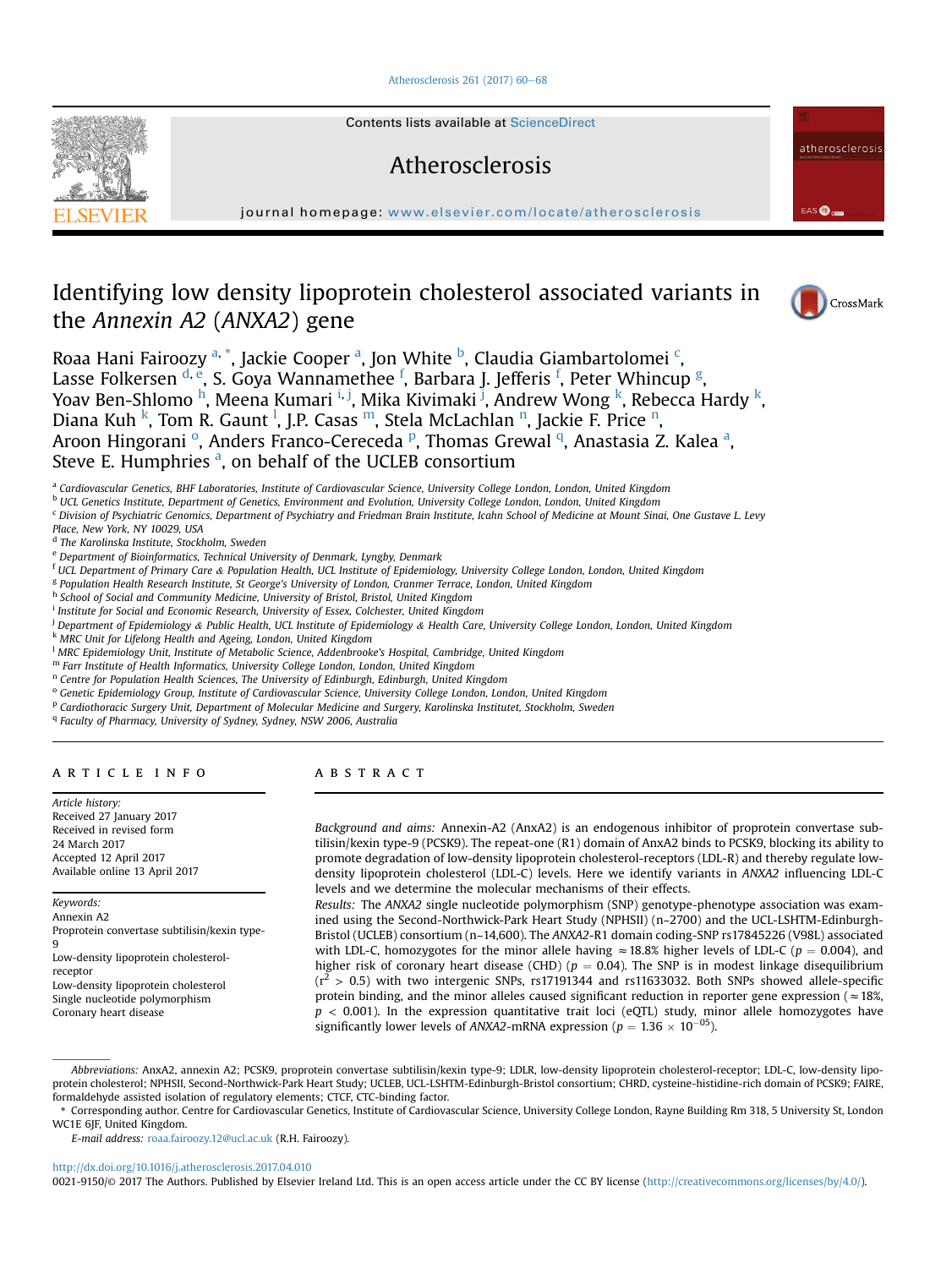Conclusions: Both rs11633032 and rs17191344 SNPs are functional variants, where the minor alleles create repressor-binding protein sites for transcription factors that contribute to reduced ANXA2 gene expression. Lower AnxA2 levels could increase plasma levels of PCSK9 and thus increase LDL-C levels and risk of CHD. This supports, for the first time in humans, previous observations in mouse models that changes in the levels of AnxA2 directly influence plasma LDL-C levels, and thus implicate this protein as a potential therapeutic target for LDL-C lowering.

© 2017 The Authors. Published by Elsevier Ireland Ltd. This is an open access article under the CC BY license [\(http://creativecommons.org/licenses/by/4.0/](http://creativecommons.org/licenses/by/4.0/)).

## 1. Introduction

Hypercholesterolemia is a major risk factor for atherosclerosis and coronary heart disease (CHD), most often caused by an individual having a greater than average number of common lipidraising SNPs. The Global Lipids Genetics consortium (2013) has identified 157 novel loci associated with lipid levels, 15 of which are known to influence plasma levels of Low Density Lipoprotein cholesterol (LDL-C) [\[1\].](#page-7-0) PCSK9 binds to the epidermal growth factor domain A (EGF-A) of the LDL-R via its catalytic domain either intracellularly or at the cell surface [\[2\].](#page-7-0) Once the PCSK9≡LDL-R complex is formed, it is internalised by endocytosis and degraded [\[3,4\].](#page-7-0) Gain-of-function mutations in PCSK9 strongly promote LDL-R degradation and lead to FH, whereas loss-of-function mutations of PCSK9 are unable to enhance LDL-R downregulation and therefore result in lower levels of LDL-C [\[5\]](#page-7-0). This suggests that lowering PCSK9 will protect against atherosclerosis and CAD.

AnxA2 has been identified in animal and cellular models as an endogenous inhibitor of PCSK9 and thus influences LDL-Receptor and plasma cholesterol levels  $[6-8]$  $[6-8]$ . AnxA2 is widely expressed, and in mice, high AnxA2 levels are found in the lung, pancreas, colon, ileum and adrenal tissues. In contrast, spleen, testis, kidney and liver express low AnxA2 levels [\[8\].](#page-7-0) AnxA2 belongs to the conserved annexin family of phospholipid and calcium-binding proteins. AnxA2 exists as a monomer, yet the majority of AnxA2 forms a heterotetramer with the S100 protein p11 (S100A10) both in intra- and extracellular locations [\[9,10\].](#page-7-0) Inside cells, AnxA2 regulates a spectrum of functions related to membrane organization and trafficking [\[9,11,12\]](#page-7-0). In plasma, in particular on the surface of endothelial cells, the AnxA2/p11 complex is involved in vascular fibrinolysis [\[9,10\].](#page-7-0) In addition, AnxA2 has several other extracellular AnxA2 activities [\[13\]](#page-7-0). Most relevant to this study, AnxA2, either as monomer or complexed with p11, is involved in cholesterol metabolism through the binding of its R1-domain to the cysteinehistidine-rich domain (CHRD) of PCSK9 at the cell surface, which inhibits PCSK9-mediated degradation of LDL-R. This helps to maintain LDL-R levels at the cell surface with the subsequent greater clearance of LDL-C  $[6,8]$ . An in vitro study reported that a mutation Q554E in the CHRD of PCSK9 increased the binding affinity between PCSK9 and AnxA2, which in turn lead to a loss-offunction of PCSK9 towards LDL-R degradation [\[6\]](#page-7-0). This suggested an involvement of AnxA2 in the regulation of LDL-C levels, and subsequent in vivo studies in AnxA2 knockout mice identified higher levels of plasma PCSK9 and LDL-C, which correlated with a reduction in LDL-R protein levels, mostly in extrahepatic tissues [\[8\].](#page-7-0) Moreover, adenoviral AnxA2 overexpression in mouse liver significantly increased hepatic LDL-R levels [\[8\].](#page-7-0) Therefore, we hypothesized that a mutation in the ANXA2 R1-domain could also affect LDL-C levels.

The ANXA2 locus is located on chromosome 15q22.2 and consists of 13 exons [\[14\]](#page-7-0), and its expression is regulated at both the transcriptional and translational levels [\[9\].](#page-7-0) The R1-domain of ANXA2 is encoded by exons  $4-6$ , which has eight reported SNPs including one missense variant rs17845226, which changes Valine

to Leucine at position 98. This SNP was selected for further study because it has been validated by HapMap and the 1000 Genome Project, and is the only SNP that has a minor allele frequency  $(MAF) > 0.05$ . Also, in a preliminary study including only 43 subjects, this SNP was implicated to affect circulating PCSK9 levels [\[8\],](#page-7-0) but a thorough analysis of its association with LDL-C and CHD in larger cohorts has not yet been performed. To elucidate the molecular mechanism behind the effect seen, the linkage disequilibrium (LD) of this SNP with others at the locus was examined, and bioinformatics and in vitro functional assays were used to determine the likely functional SNPs at this locus.

## 2. Materials and methods

#### 2.1. Study cohorts

The Second-Northwick-Park Heart Study (NPHSII) consists of 3052 (with DNA available n~2700) healthy middle-aged men (50-61 years) who were recruited in 1989 from nine general medical practices in the United Kingdom (UK) and followed for up to 15 years. The UCL-LSHTM-Edinburgh-Bristol (UCLEB) consortium consists of 30,000 participants from 12 well-established UK studies (participants are almost exclusively of European ancestry). Further details of studies background can be found in Supplementary Materials.

#### 2.2. Genotyping and statistics

The ANXA2 SNPs rs17845226 and rs17191344 were genotyped in the NPHSII study using Applied Biosystems TaqMan SNP Genotyping Assay. The assay mix was added over 5 ng dry DNA and thermocycled as per the manufacturer's instructions, and fluorescence detected with ABI 7900HT. Statistical analyses for both NPHSII and UCLEB are explained in details in Supplementary Materials.

## 2.3. Bioinformatics

Multiple algorithms were used to predict the impact of missense mutations (ANXA2-R1 rs17845226 SNP V98L) on protein structure and function: Sorting Intolerant Form Tolerant (SIFT), Polyphen-2 V2, and Mutation Assessor V3 [\[15\]](#page-7-0). The 1000 Genomes Project data and the Broad Institute's HaploReg V4.1  $[16-18]$  $[16-18]$  $[16-18]$  were used to identify variants in strong ( $r^2 \ge 0.8$ ) and modest ( $r^2 \ge 0.4$ ) linkage disequilibrium (LD) with the ANXA2-coding SNP rs17845226. These variants were examined for regulatory annotations from the ENCODE Project [\[19,20\]](#page-7-0) and the RoadMap Epigenomics data [\[21\],](#page-7-0) To visualize variant location, the UCSC Genome Browser was used [\[22\].](#page-7-0) The ElDorado tool (Genomatix Software GmbH, Germany) [\[23\]](#page-7-0) was used to select variants with only strong motif changes (thresholds had core similarity of 1 and matrix similarity of  $>0.8$ ). Further details of bioinformatics analyses can be found in [Supplementary Materials.](#page-7-0)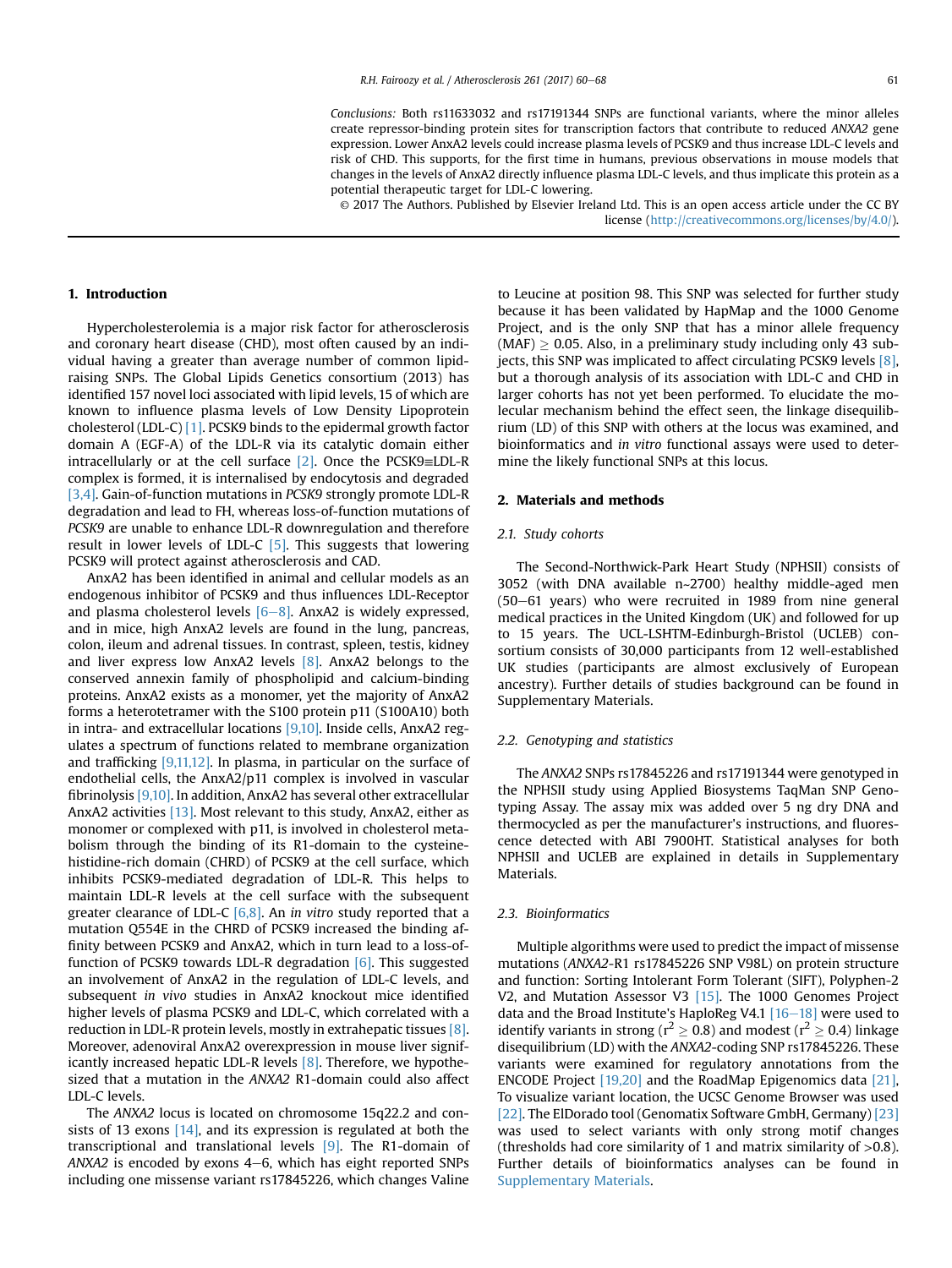## 2.4. Electrophoretic mobility shift assay (EMSA)

EMSAs were used to investigate the effect of variants' genotype on DNA-protein binding. Nuclear extract for EMSA was obtained from hepatocarcinoma Huh7 cells as described in Ref. [\[24\]](#page-7-0). Biotinylated allele-specific probes for the three selected SNPs were incubated with a Huh7 cell nuclear extract (probe sequences in Supplementary Table 1). EMSA was performed as described in Ref. [\[25\]](#page-7-0).

## 2.5. Luciferase reporter assay

To generate luciferase-constructs, The ANXA2 intergenic SNP sequences encompassing the SNP alleles [rs17191344 A  $>$  G (776 bp) and rs11633032 G > A (593 bp) (primer sequences are shown in Supplementary Table 4) were individually inserted into the enhancer site of the pGL3-promoter luciferase reporter vector (Promega) after the SV40 polyadenylation signal according to the manufacturer's instructions. Both reference allele and alternative allele luciferase-constructs were transfected into Huh7 cells along with the Renilla luciferase pRL-TK as co-transfectant control. The firefly and renilla luciferase activity was detected using Promega's Dual-Luciferase Reporter Assay System according to the manufacturer's instructions.

# 3. Results

## 3.1. Bioinformatics analysis

The R1-domain of  $ANXA2$  is encoded by exons  $4-6$ , which has

eight reported SNPs, including one missense variant rs17845226. The ANXA2-R1 rs17845226 SNP is located in exon 6 of the gene and causes a Valine/Leucine amino acid change; the MAF is 12% in European populations (1000 Genomes Project Phase 3). Although the altered amino acid (Valine) is highly conserved in vertebrate species (Supplementary Fig. 1), the change is predicted to be nonpathogenic by the SIFT, Polyphen-2, and MutationTaster predicting tools.

The ANXA2-R1 rs17845226 SNP has modest LD ( $r^2 > 0.4$ ) with 34 SNPs, all located downstream of the ANXA2 gene-coding region in the long intergenic region between two genes, FOXB and ANXA2 on chromosome 15, and near the RORA and LIPC loci, which play roles in lipid metabolism and atherosclerosis (Supplementary Fig. 2). Out of 34 SNPs, the rs17191344 SNP  $(r^2 = 0.45, MAF = 16%)$  has the strongest regulatory profile, where the SNP is highly conserved and has strong enhancer signs in 13 tissues including the liver. The SNP is located in an open chromatin region, where the markers of DNAase I, FAIRE, and transcription factor binding are strong (Fig. 1). Both ENCODE and ElDorado data show that the G allele of the rs17191344 SNP creates a binding site for CTCF, and this SNP also changes a YY1 binding motif. The YY1 transcription factor can associate with CTCF and regulate gene expression [\[26\].](#page-7-0) The rs17191344 SNP has strong LD ( $r^2 \ge 0.8$ ) with 66 SNPs, all in the intergenic region (Supplementary Fig. 3), of which SNPs rs11633032 and rs12900101 (MAF  $=$  17%) are predicted to bind to regulatory transcription factors as shown in the ElDorado data. These two SNPs are also in modest LD with the ANXA2-coding SNP rs17845226 ( $r^2 = 0.40$  and 0.41, respectively).



Fig. 1. Genome-wide maps of chromatin state of ANXA2 rs17191344 SNP.

Schematic representation of the ANXA2 rs17191344 chromatin status ([shttps://genome-euro.ucsc.edu\)](https://genome-euro.ucsc.edu). The area of interest is highlighted in light-blue. Promoter/enhancer histone marker includes seven cell lines (GM12878, H1-hESC, HSMM, HUVEC, K562, NHEK, and NHLF). FAIRE, formaldehyde assisted isolation of regulatory elements. (For interpretation of the references to colour in this figure legend, the reader is referred to the web version of this article.)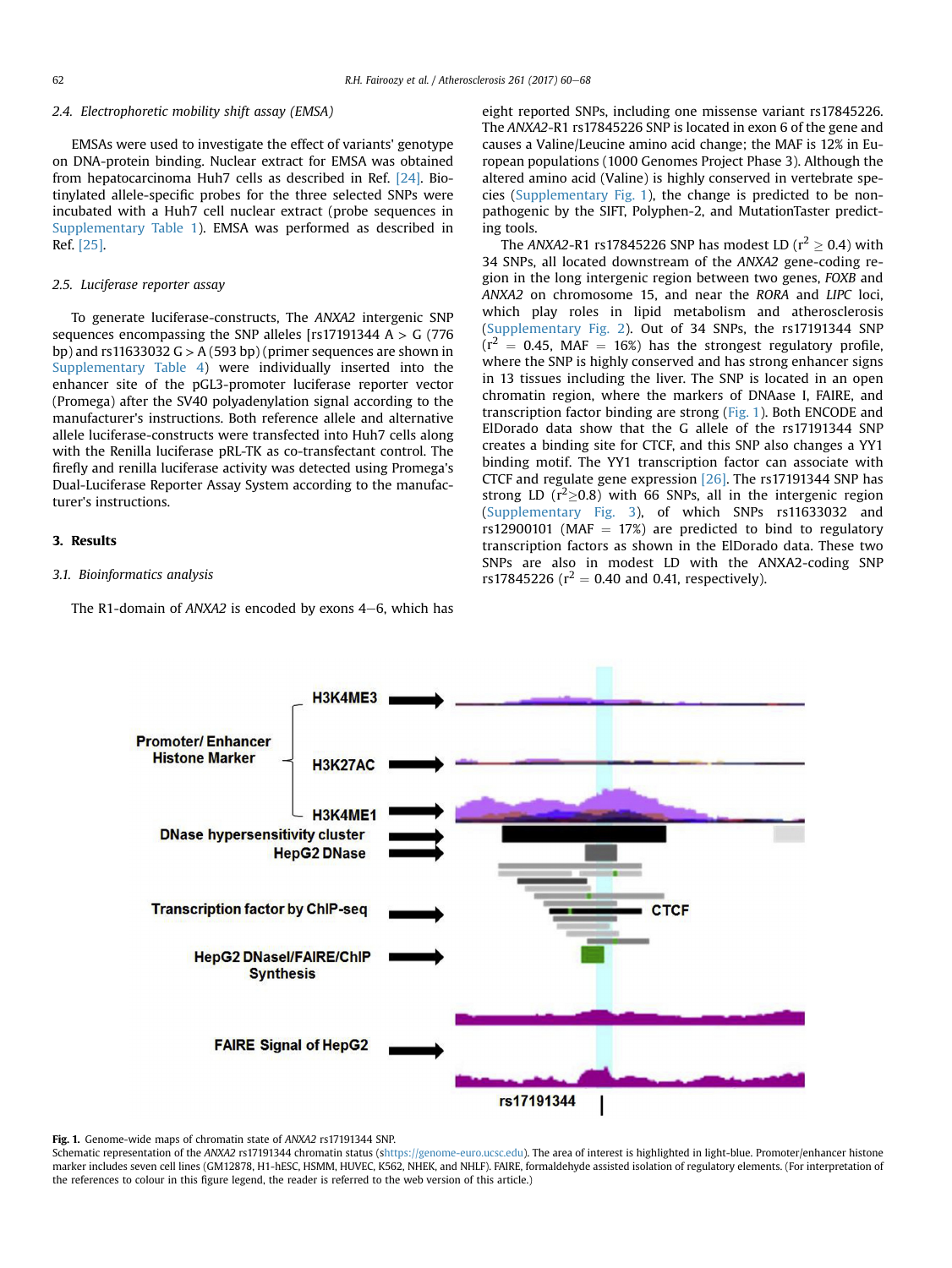#### 3.2. Genotype-phenotype association

# 3.2.1. Association of ANXA2 SNPs rs17845226 and rs17191344 with lipid traits and CHD in NPHSII

The association of rs17845266 and rs17191344 with LDL-C and CHD was investigated in the NPHSII cohort. Baseline study characteristics are summarized in Supplementary Table 5. The minor allele frequency of rs17845266 in NPHSII was 0.13 while the rs17191344 minor allele frequency was 0.145, both similar to that seen in European populations.

rs17845226 showed a significant association with LDL-C and CHD under both modes of inheritance (recessive and additive). Table 1 shows that individuals who are homozygous for the minor allele (A) had significantly higher levels of total cholesterol (TC)  $\approx$  8.4% and LDL-C  $\approx$  18.8% (p = 0.01 and 0.004, respectively), and had a significantly higher risk of CHD (HR (95% CI): 2.17  $(1.03-4.60)$ ,  $p = 0.04$ ). The most likely cause of the observed CHD association is that it is due to these subjects having a higher level of LDL-C, and when the CHD association was adjusted for LDL-C, the effect was no longer statistically significant. This suggests that the main mechanism for this SNP to be influencing risk of CHD is via its effect on LDL-C levels.

The modest LD SNP rs17191344 shows the same trend as the lead coding SNP (Table 1), where individuals who carried two copies of the minor allele have higher levels of LDL-C ( $p = 0.05$ ) and a higher risk of CHD [HR (95% CI) = 1.86 (1.02-3.41), ( $p = 0.05$ ). [Table 2](#page-4-0) and Supplementary Fig. 4 show the combined genotype association of rs17191344 and rs17845226, where LDL-C levels increase per minor allele of both SNPs. The individuals who have two copies of the minor allele of both SNPs (G and A respectively) had significantly higher levels of LDL-C ( $p = 0.007$ ) and over two-fold higher risk of CHD [HR (95% CI) = 2.75 (1.18–6.39), ( $p = 0.019$ )]. Stepwise models indicated that only those with two copies of the minor allele of both SNPs had significantly raised levels for the lipids: TC  $\left[\beta$ (se) = 0.482 (0.22), r<sup>2</sup> = 0.002, p = 0.029] and LDL-C  $[\beta$ (se) = 0.649,  $r^2$  = 0.004, p = 0.008] (Supplementary Table 6). This confirms the result from [Table 2,](#page-4-0) where only the GG/AA group has significantly different levels from the other groups for these lipid traits. For CHD, the GG/CC group had significantly higher risk compared to the other groups [HR (95% CI) = 6.53 (1.62-26.27),  $p = 0.008$ ].

# 3.2.2. Association of ANXA2 intergenic SNPs with lipid traits and CHD in the UCLEB consortium

The UCLEB consortium, comprising ~14,600 subjects from the

UK general population, was used for replication. Study characteristics are summarized in Supplementary Table 7. We were unable to impute rs17191344, but two SNPs rs11633032  $(G > A)$  and rs12900101 (C > G) [having a strong LD ( $r^2 = 0.98$ ) with rs17191344] had a high average value of imputation genotype data from the Metabochip ( $r^2 = 0.63$ ) (Supplementary Table 8).

As shown in Supplementary Table 9 and Supplementary Fig. 5, the minor alleles of rs11633032 and rs12900101 were associated with significantly higher levels of LDL-C in men [effect size = 0.21 mmol/L,  $p = 0.018$  and 0.19 mmol/L,  $p = 0.036$  respectively for the recessive model], but not in women, which may partly be due to different sample sizes between the genders. To assess whether there the effect is different between the sexes, we tested the estimated difference between sexes, and no difference was found (Supplementary Table 10). Overall, the minor alleles of rs11633032 and rs12900101 were associated with significantly higher levels of LDL-C [effect size  $= 0.16$  mmol/L,  $p = 0.029$  and 0.143 mmol/L,  $p = 0.048$  respectively for the recessive model] with similar effects in both genders (Supplementary Table 9). This result confirms the results seen above in the NPHSII subjects, where subjects are men only.

# 3.3. Allele-specific protein binding of ANXA2 intergenic SNPs in Huh7 cells

EMSA was performed to determine whether the three ANXA2 intergenic SNPs within potential regulatory elements were able to affect DNA-protein interactions. Two SNPs, rs11633032 and rs17191344, demonstrated differential protein binding by allele ([Fig. 2\)](#page-4-0). The rs11633032 major G allele bound to proteins or complexes of proteins, whereas the risk A allele did not show allelespecific protein binding. In contrast, the risk G allele of the rs17191344 SNP bound strongly to proteins.

MC-EMSA was performed to characterise the DNA-protein interaction for the major G allele of the rs11633032 SNP. The results showed that the G allele specific-bands were competed out by cocktail 1 (Supplementary Fig. 6A). Then, when each competitor of cocktail 1 was run individually, the G allele specific-bands were competed out by addition of the GATA and Egr1 consensus sequences (Supplementary Fig. 6B).

The bioinformatics analysis for the rs17191344 SNP suggests that the risk allele of the SNP is a site for CTCF protein binding. Comparing the CTCF-binding motif to the genomic sequence around the rs17191344 revealed that they matched up well, and the presence of the risk G allele of the SNP strengthened the binding

| Table 1                                                                                                            |  |
|--------------------------------------------------------------------------------------------------------------------|--|
| An association between rs17845226 and rs17191144 genotype and lipid risk factors and CHD risk in the NPHSII cohort |  |

| Genotype                        | rs17845226 (Val98Leu)            |                |                                                          |                    |                          | rs17191344                                              |                     |                                            |       |                                                           |
|---------------------------------|----------------------------------|----------------|----------------------------------------------------------|--------------------|--------------------------|---------------------------------------------------------|---------------------|--------------------------------------------|-------|-----------------------------------------------------------|
|                                 | $CC (n = 1868)$                  | $CA (n = 561)$ | $AA(n = 34)$                                             |                    |                          | p-value <sup>a</sup> p-value <sup>b</sup> AA (n = 1956) | AG $(n = 659)$      | $GG (n = 57)$                              |       | <i>p</i> -value <sup>a</sup> <i>p</i> -value <sup>b</sup> |
| $TC \, (mmol/L)$                | 5.73(1.00)                       | 5.80(1.04)     | 6.21(1.05)                                               | 0.014              | 0.007                    | 5.72(1.01)                                              | 5.74(1.03)          | 5.96(1.04)                                 | 0.205 | 0.085                                                     |
| $LDL-C$ ( $mmol/L$ )            | 3.08(0.99)                       | 3.16(1.04)     | 3.66(0.94)                                               | 0.006 <sup>d</sup> | 0.003                    | 3.09(1.00)                                              | 3.09(1.03)          | 3.38(1.03)                                 | 0.302 | 0.051                                                     |
| $HDL-C$ (mmol/L)                | 0.81(0.24)                       | 0.80(0.26)     | 0.74(0.23)                                               | 0.456              | 0.201                    | 0.81(0.24)                                              | 0.79(0.25)          | 0.81(0.26)                                 | 0.494 | 0.786                                                     |
| TG $(mmol/L)^c$                 | 1.74 (1.25-2.54) 1.7 (1.22-2.65) |                | $1.74(1.22 - 2.91)$ 0.970                                |                    | 0.648                    | $1.73(1.24 - 2.53)$                                     | $1.76(1.25 - 2.74)$ | $1.62(1.12 - 2.56)$ 0.465                  |       | 0.604                                                     |
| CHD risk by genotype            |                                  |                |                                                          |                    |                          |                                                         |                     |                                            |       |                                                           |
| No. without CHD (%) 1672 (75.8) |                                  | 507 (23.0)     | 26(1.2)                                                  | -                  | -                        | 1749 (73.5)                                             | 585 (24.6)          | 45(1.9)                                    |       |                                                           |
| No. with CHD (%)                | 196 (76.0)                       | 54 (20.9)      | 8(3.1)                                                   | -                  | $\overline{\phantom{0}}$ | 207 (70.7)                                              | 74 (25.3)           | 12(4.1)                                    |       |                                                           |
| HR (95% CI) Model 1 1.00        |                                  |                | 0.93 $(0.68-1.26)$ 2.17 $(1.03-4.60)$ 0.578 <sup>e</sup> |                    | 0.043                    | 1.00                                                    | $1.10(0.83 - 1.44)$ | $1.86(1.02 - 3.41)$ 0.113                  |       | 0.052                                                     |
| HR (95% CI) Model 2 1.00        |                                  |                | $0.84(0.59-1.20)$ 1.25 $(0.49-3.20)$ 0.573               |                    | 0.60                     | 1.00                                                    |                     | $0.98(0.72-1.34)$ 1.29 $(0.60-2.79)$ 0.787 |       | 0.504                                                     |

d and e Deviation from a dominant model  $p = 0.051$ .<br>d and e Deviation from a dominant model  $p = 0.021$ .

Model 1: age and practice adjusted; Model 2: adjusted for age, practice and LDL-C.

 $a$  *p*-value according to additive model.

p-value according to recessive model.

Median [IQR].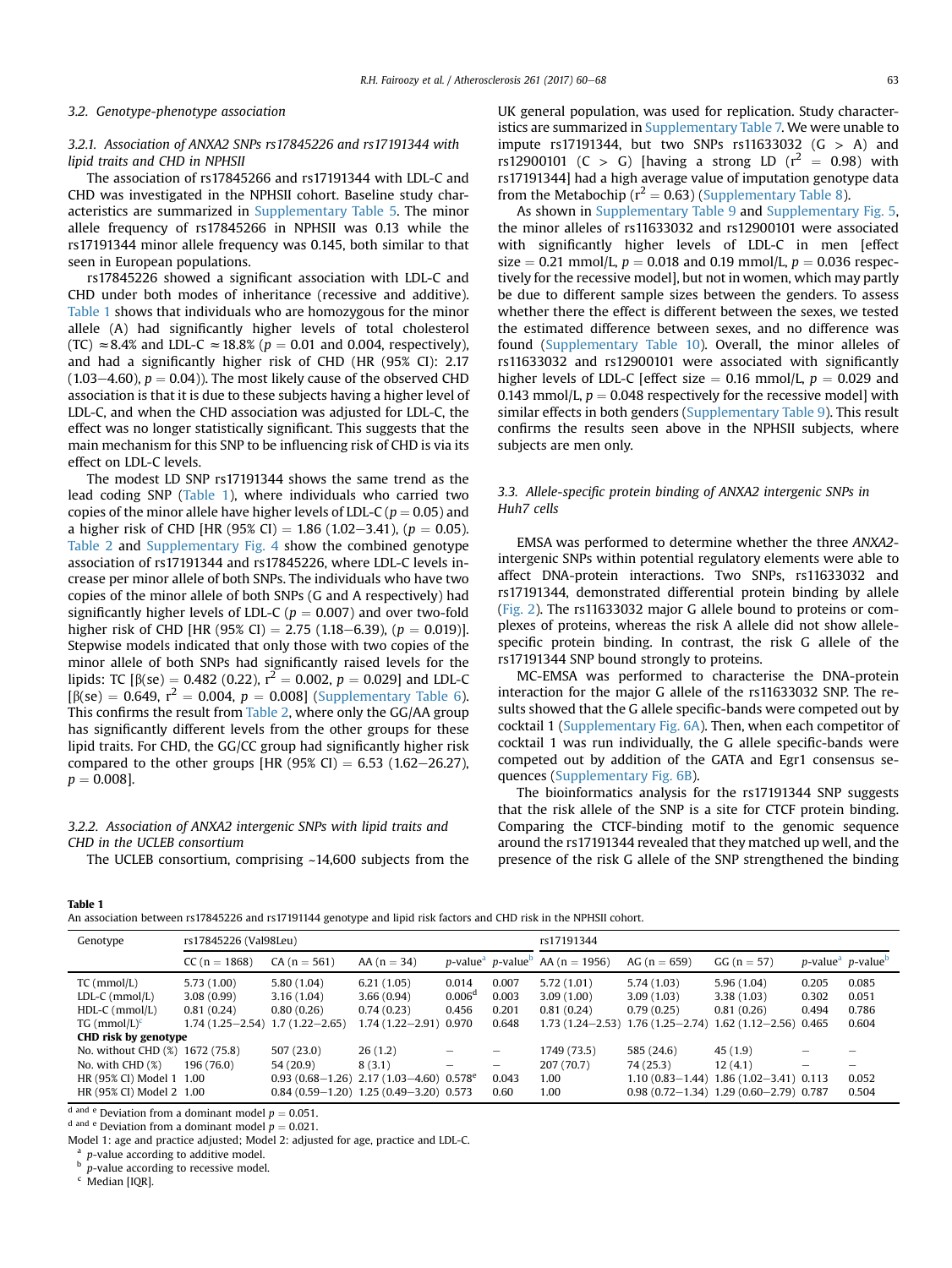| The FST7191344 and FST7845226 SNPS combined genotype association with lipids traits and CHD in the NPHSII conort. |            |        |               |                 |                      |                 |      |                |                      |         |
|-------------------------------------------------------------------------------------------------------------------|------------|--------|---------------|-----------------|----------------------|-----------------|------|----------------|----------------------|---------|
| rs17191344                                                                                                        | rs17845226 | Lipids |               |                 |                      | CHD             |      |                |                      |         |
|                                                                                                                   |            | N      | $TC$ (mmol/L) | <i>p</i> -value | $LDL-C$ ( $mmol/L$ ) | <i>p</i> -value | N    | % (N) with CHD | HR (95% CI)          | p-value |
| AA                                                                                                                | CC         | 1658   | 5.73(1.00)    | -               | 3.09(0.99)           |                 | 1658 | 10.7(177)      | 1.00                 |         |
|                                                                                                                   | CA         | 75     | 5.81(1.05)    | 0.49            | 3.26(1.06)           | 0.21            | 75   | $6.7$ [5]      | $0.53(0.21 - 1.33)$  | 0.18    |
|                                                                                                                   | AA         |        | 5.57(0.45)    | 0.78            | 3.18(0.72)           | 0.88            |      | 0(0)           |                      |         |
| AG                                                                                                                | CC         | 137    | 5.67(0.97)    | 0.49            | 2.97(1.00)           | 0.21            | 137  | $12.4$ [17]    | $1.32(0.79 - 2.20)$  | 0.29    |
|                                                                                                                   | CA         | 443    | 5.78 (1.04)   | 0.33            | 3.13(1.04)           | 0.48            | 443  | 10.6(47)       | $1.03(0.74 - 1.43)$  | 0.88    |
|                                                                                                                   | AA         | 9      | 6.32(0.92)    | 0.08            | 3.63(1.08)           | 0.15            | 9    | $22.2$ [2]     | $3.17(0.78 - 12.92)$ | 0.11    |
| GG                                                                                                                | CC         | 4      | 6.18(0.36)    | 0.38            | 3.72(0.77)           | 0.28            | 4    | 50.0 [2]       | $8.60(2.09 - 35.34)$ | 0.003   |
|                                                                                                                   | CA         | 23     | 5.90(0.94)    | 0.43            | 3.22(1.04)           | 0.56            | 23   | 13.0 [3]       | $1.35(0.43 - 4.26)$  | 0.604   |

AA 21 6.22 (1.17) 0.025 3.75 (0.96) 0.007 21 28.6 [\[6\]](#page-7-0) 2.75 (1.18–6.39) 0.019

<span id="page-4-0"></span>

| Table 2                                                                                                           |
|-------------------------------------------------------------------------------------------------------------------|
| The rs17191344 and rs17845226 SNPs combined genotype association with lipids traits and CHD in the NPHSII cohort. |

Adjusted for age and practice.

There were no significant SNP  $\times$  SNP interactions. TC  $p = 0.75$ , LDL-C  $p = 0.83$ , CHD  $p = 0.27$ .

motif (Supplementary Fig. 7A). In EMSA, the G allele of the SNP was competed out with 11 different isoforms of CTCF [\[27\]](#page-7-0). The results showed that the rs17191344 G allele specific bands were competed out by at least three isoforms of CTCF (Supplementary Fig. 7B), suggesting that CTCF is the protein that binds to the sequence around the G allele of the SNP.

# 3.4. Effect of rs17191344 and rs11633032 on reporter gene expression

Luciferase reporter assays were performed to assess whether the rs17191344 and rs11633032 SNPs genotype affect gene expression. The ANXA2 SNPs rs11633032 (593 bp) and rs17191344 (776 bp) fragments containing either allele of the SNP was inserted downstream of the luciferase gene in the pGL3-promoter vector ([Fig. 3](#page-5-0)A). The inserted fragment in the pGL3-promoter vector resulted in a decrease in expression compared to the control vector for both alleles of rs11633032 and rs17191344 [\(Fig. 3B](#page-5-0)). However, the presence of minor alleles caused approximately 18% further significant decreases of gene expression in rs11633032  $(p=9.1\times10^{-4})$  and rs17191344 ( $p=2.7\times10^{-4}$ ). This suggests that the sequences around rs11633032 and rs17191344 are sites for repressor protein binding.

# 3.5. Expression quantitative trait loci (eQTL) analysis

To determine whether ANXA2 intergenic SNPs were associated with altered gene expression in vivo, we first used the publicly available gene expression data set GTEx. The four genes (FOXB, ANXA2, RORA and LIPC) near the SNPs were tested in GTEx, but no significant association was found between the SNPs genotype and gene expression in the liver, whole blood or coronary artery



Fig. 2. DNA binding properties of ANXA2-intergenic SNPs.

Conventional EMSA analysis of the ANXA2-intergenic SNPs (rs12900101, rs11633032 and rs17191344). The major allele of rs11633032 has allele-specific binding that is competed out by the allele competitor probe. The minor allele of rs17191344 has allele-specific binding at two positions, which are competed out by the allele competitor probe. Allele specific bands are indicated by arrows and (\*) indicates minor allele.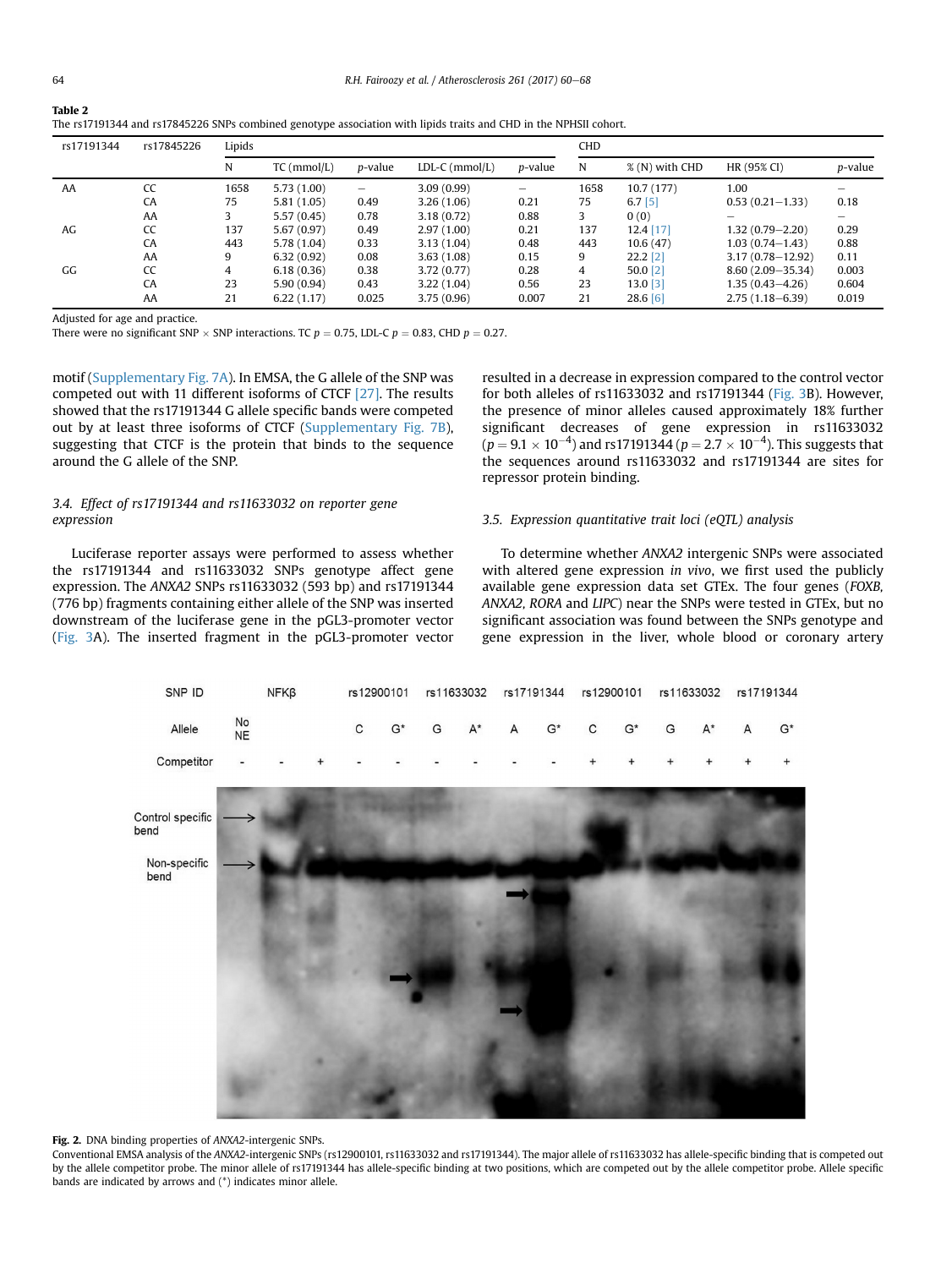<span id="page-5-0"></span>

Fig. 3. ANXA2-intergenic SNPs luciferase activity in the Huh7 cell line.

(A) A map of the pGL3-promoter constructs showing the location of the added SNP fragment of rs11633032 (585 bp) and rs17191344 (767 bp). (B) The luciferase reporter assays showing relative expression of ANXA2-intergenic SNPs-luciferase-enhancer-constructs (sequence has SNP of interest inserted into enhancer site of the vector) relative to the control (pGL3-promoter vector).

(Supplementary Fig. 8). However, subjects with one copy of the risk allele for the rs11633032 had lower expression of ANXA2 in all three tissues (effect size  $-0.062$  and  $-0.039$ ,  $-0.20$  respectively), but this effect was not statistically significant ( $p > 0.05$ ) due to the small sample size, with only three-six subjects being homozygous for the minor allele. However this effect is confirmed in the latest GTEx data, which showed the rs11633032 minor allele was associated with significantly reduced ANXA2 expression in the tibial artery sample (effect size  $-0.177$ ,  $p = 2.9 \times 10^{-06}$ , N  $= 285$ ) under additive model.

To examine this further, the ASAP database was used. This showed low levels of ANXA2 expression in liver tissue, with again the rs11633032 SNP risk A allele being associated with reduced expression level of ANXA2 ( $p = 0.075$ ) (Supplementary Fig. 9), but with no other nearby gene including LIPC. To further verify these findings, we used the publicly available eQTL meta-analysis for lipid-regulation [\[28\]](#page-8-0) and found the proxy SNP rs9920796  $(r^2 = 0.736)$  was significantly associated with lower ANXA2-mRNA expression levels in blood (Z-score  $=$   $-4.35, p = 1.36 \times 10^{-05}$ ). Overall, these findings suggest that the ANXA2-intergenic SNPs rs11633032 and rs17191344 are sites for repressor protein binding that reduces the expression level of the gene.

# 4. Discussion

Biological studies in mice have recently supported cell culture studies that implicate AnxA2 in the prevention of PCSK9-mediated degradation of LDL-R [\[6,8\]](#page-7-0). AnxA2 mediates this inhibitory effect via the interaction of its R1-domain with the CHRD of PCSK9. Therefore, we hypothesized that a mutation in the ANXA2 R1 domain could affect LDL-C levels in humans. We looked at SNPs in the R1-domain and the rs17845226 missense variant Val98Leu was selected for further analysis, as this variant has previously been associated with lower circulating PCSK9 levels [\[8\]](#page-7-0) and because the MAF in the European population is high at 13%. Using genotypephenotype analysis, we found that this missense mutation had a recessive effect on LDL-C levels. However, in silico tools predicted this SNP to be non-pathogenic, suggesting it may simply be acting as a marker for a functional SNP elsewhere at the locus. Using bioinformatics, genotype-phenotype analysis, and evidence from differential protein binding and allele-specific gene expression, we identified two candidate SNPs in the ANXA2 cis-regulatory region (rs17191344 and rs11633032) also associated with LDL-C and the risk of CHD, and showed that these SNPs affect ANX2A gene expression via alterations in transcription factors that bind to alleles of the SNPs. This work identifies for the first time with statistical significance in humans the observations in cell culture and AnxA2 knockout mice that changes in the levels of AnxA2 directly influence plasma LDL-C levels, and thus implicates this protein, and the pathway in which it operates, as a potential therapeutic target for LDL-C lowering.

The effect on LDL-C levels and CHD risk associated with these ANXA2 variants is recessive, with significantly higher levels seen only in those carrying two copies of the minor allele. If the Leucine variant is indeed less active, the mechanism of this effect may depend on the fact that AnxA2 exists as a dimer with two R1 domains, and thus in an individual heterozygous for the variant, if one of the two alleles carried is less effective, the other is functional and is still able to bind to PCSK9. However, if both inherited alleles are less effective in their ability to interact with PCSK9, this may allow PCSK9 to act on LDL-R. However, the Val98Leu SNP may simply be acting a as marker for SNPs affecting gene expression, and to attempt to disentangle this, we assessed the cholesterol levels and risk of CHD for these individuals with different combinations of genotypes of the Val98Leu SNP rs17845226 with the cisregulatory SNP rs17191344 showing modest LD ( $r^2 = 0.45$ ). It was found that subjects carrying two copies of the minor allele for both SNPs had the highest LDL-C levels and risk of CHD, but, while numbers are small, subjects carrying either of the minor alleles had modestly elevated cholesterol levels and CHD risk, suggesting that both the amino-acid change and the intronic SNPs are functional. Although we reported that the intergenic SNPs did not display a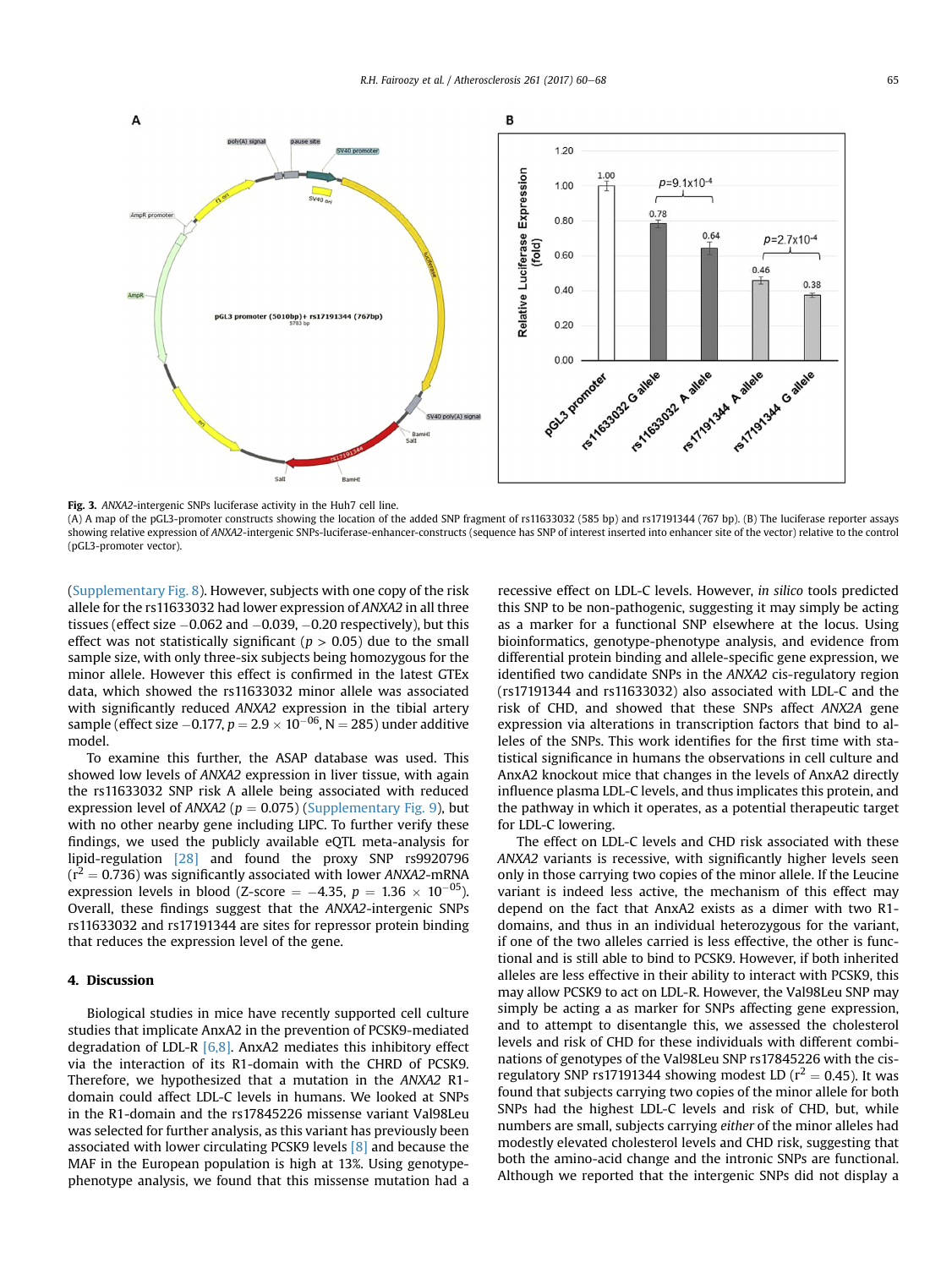significant difference in cholesterol levels between sexes, women appeared to be less affected by these variants. Several studies have suggested that sex and age have an impact on PCSK9 concentration and consequently LDL-C [\[29\]](#page-8-0).

In our study, bioinformatics was particularly helpful to select candidate SNPs for functional studies. The Val98Leu SNP has modest LD with 34 SNPs, all located downstream of the ANXA2 gene-coding region in the long intergenic region. Such regions often have a role in gene regulation by interacting with chromatinmodifying complex proteins [\[30\].](#page-8-0) Regulation data from ENCODE and RoadMap Epigenomics were used to evaluate these 34 variants for their regulatory potential, and a shortlist of three potentially functional variants identified (rs17191344, rs11633032 and rs12900101).

These predictions were confirmed by in vitro assays. Using EMSA, rs17191344 and rs11633032, showed allele-specific protein binding, with a protein binding strongly to the protective G allele of rs11633032, while rs17191344 showed a strong allele-specific binding to the G risk allele. The luciferase reporter assay was used to assess the mechanism and action of the SNPs and evaluate how different protein binding may affect gene expression. It was found that the minor allele of both SNPs rs11633032 and rs17191344 reduced the gene expression. Such lower gene expression in carriers of the risk A allele of rs11633032 was confirmed using human expression data from GTEx, ASAP and from the large eQTL meta-analysis. Taken together, these data strongly suggest that transcriptional repressor proteins binding to the sequence around the minor alleles of SNPs rs11633032 and rs17191344 and thus lead to reduced ANXA2-mRNA expression and protein levels. When expressed at low levels, all available AnxA2 may be "moped up" by other high-affinity, high-abundance, AnxA2 binding proteins in plasma such as plasminogen or tPA [\[10\]](#page-7-0) or even membrane phospholipids. This would leave no available AnxA2 to interact with PCSK9, and allow PCSK9 to bind to LDL-R, leading to lower levels of LDL-R receptors in the liver and consequently, increased plasma LDL-C levels.

Several potential transcriptional factors involved in the regulation of AnxA2 expression levels were identified. MC-EMSA suggested that the GATA and Egr1 proteins bind to the sequence around the G allele of rs11633032, and CTCF binds to the sequence in the presence of the G allele of rs17191344. The protein family GATA comprises six members (GATA1 to GATA6) all of which have a highly conserved double zinc finger domain that mediates binding to DNA and to co-factors to regulate gene expression in a highly tissue-restricted fashion. GATA recruits chromatin remodelling complex and mediates either repression or activation of target genes [\[31,32\]](#page-8-0). The Egr1 is a nuclear factor that regulates gene expression in a tissue-restricted manner, through its binding to other regulatory transcription factors [\[33\].](#page-8-0) GATA and Egr1 could be part of a chromatin remodelling complex, which as a complex mediates gene expression. The CTCF is considered an insulator element and plays a critical role in transcriptional regulation. There are two possible functions of an insulator in gene regulation. First, it binds to DNA-regulatory sequences in the promoter-proximal regions where it competes for enhancer-bound activators and prevents the activation of downstream promoters [\[27,34\]](#page-7-0). In addition, insulators could be involved in gene regulation by facilitating the formation of separate loop domain structures, which prevent an enhancer on one loop from contact a promoter on a different loop [\[35,36\]](#page-8-0). Despite the identification of abovementioned transcription factors GATA, Egr1 and CTCF to bind AnxA2 mRNA in vitro, future work will need to validate their contribution to the regulation of AnxA2 expression levels in hepatic cell lines. In particular, overexpression or silencing of the transcription factor CTCF could provide further insight if rs11633032 and rs17191344 can modulate the deduced repressor functions of this transcription factor.

#### 4.1. Limitations

We have no data that addresses directly whether or not the Val98Leu change is affecting AnxA2 function. One study [\[8\]](#page-7-0) has presented preliminary evidence that V98L does not affect the binding affinity of AnXA2 for PCSK9, but it is associated with lower circulating PCSK9 and may be resulting in lower LDL levels. The authors suggest that further studies are needed to examine whether this mutation modifies the function of PCSK9 or has downstream consequences on LDL-R activity. It may be that the coding sequence change could be a site for a transcriptional regulatory element [\[37,38\].](#page-8-0) The sequence around the coding SNP rs17845226 is located in a DNAse I hypersensitive domain, thus it may be a site for positive-acting regulatory sequences, which could interact with intergenic functional SNPs and the ANXA2 promoter to initiate gene transcription. A second limitation is that it was not possible to impute the genotype in UCLEB for rs17845226, although the examined SNPs were imputed with a reasonable degree of precision ( $r^2 = 0.63$ ). Since the SNPs were associated with LDL-C levels in the UCLEB cohort, it is possible that with wet-lab genotyping the effect sizes seen would have been larger, but this imprecision in imputation would is highly unlikely to have resulted in a false positive result.

The in vitro data also has limitations. Our data show that a regulatory element near to rs11633032 and rs17191344 SNPs acts as a repressor of ANXA2 expression in the liver cell line, as it is a major site for LDL-C clearance from the plasma [\[39\]](#page-8-0), but we could not determine whether or not it also influenced gene expression in other tissues. AnxA2 levels in liver are generally considered low [\[8\],](#page-7-0) but in line with our studies using HuH7 as model system, stable knockdown of AnxA2 expression in HuH7 resulted in PCSK9 upregulation and a marked reduction in LDL-R levels [\[40\].](#page-8-0) However, this may not be representative for all human hepatocellular carcinoma cell lines as AnxA2 depletion in HepG2 cells, which express approximately 5-fold less AnxA2 mRNA compared to HuH7, did not alter PCSK9 or LDL-R protein expression. Moreover, in this study a potentially new mechanism, suggesting a role for AnxA2 in the translational control of PCSK9 protein levels, was proposed [\[40\].](#page-8-0) The overall contribution of transcriptional, as described here, and translational regulation of AnxA2 expression affecting PCSK9 maturation and protein levels not only in the extracellular space, but also during PCSK9 synthesis and secretion has yet to be determined in vivo.

To demonstrate the functional role of SNP, we used two in vitro assays namely EMSA and luciferase, using the hepatoma cell line Huh7, which can only approximate the actual gene expression occurring in vivo in the liver, where open chromatin structure and epigenetics have a potential role in gene regulation. In particular, the selected enhancer fragments cannot accurately reflect the natural in vivo environment, where chromatin modification and interaction play essential roles in mediating gene expression. We also used the pGL3-promoter vector, since it proved impossible to obtain a cloned sequence of the ANXA2 promoter due the presence of a repetitive sequence in the promoter which prevented DNA amplification. It is also possible that the enhancer SNPs may affect expression of other distal genes at the locus promoters, although it seems unlikely that alterations in the levels of these genes could be having the effect on LDL-C seen here, with the ASAP data showing no evidence for a strong association of the SNP on expression of other nearby genes.

The ANXA2 cis-regulatory SNPs, rs11633032, rs17191344 and rs12900101 that we studied have strong LD with 64 SNPs, all in the intergenic region. Here we used ENCODE and a summary tool,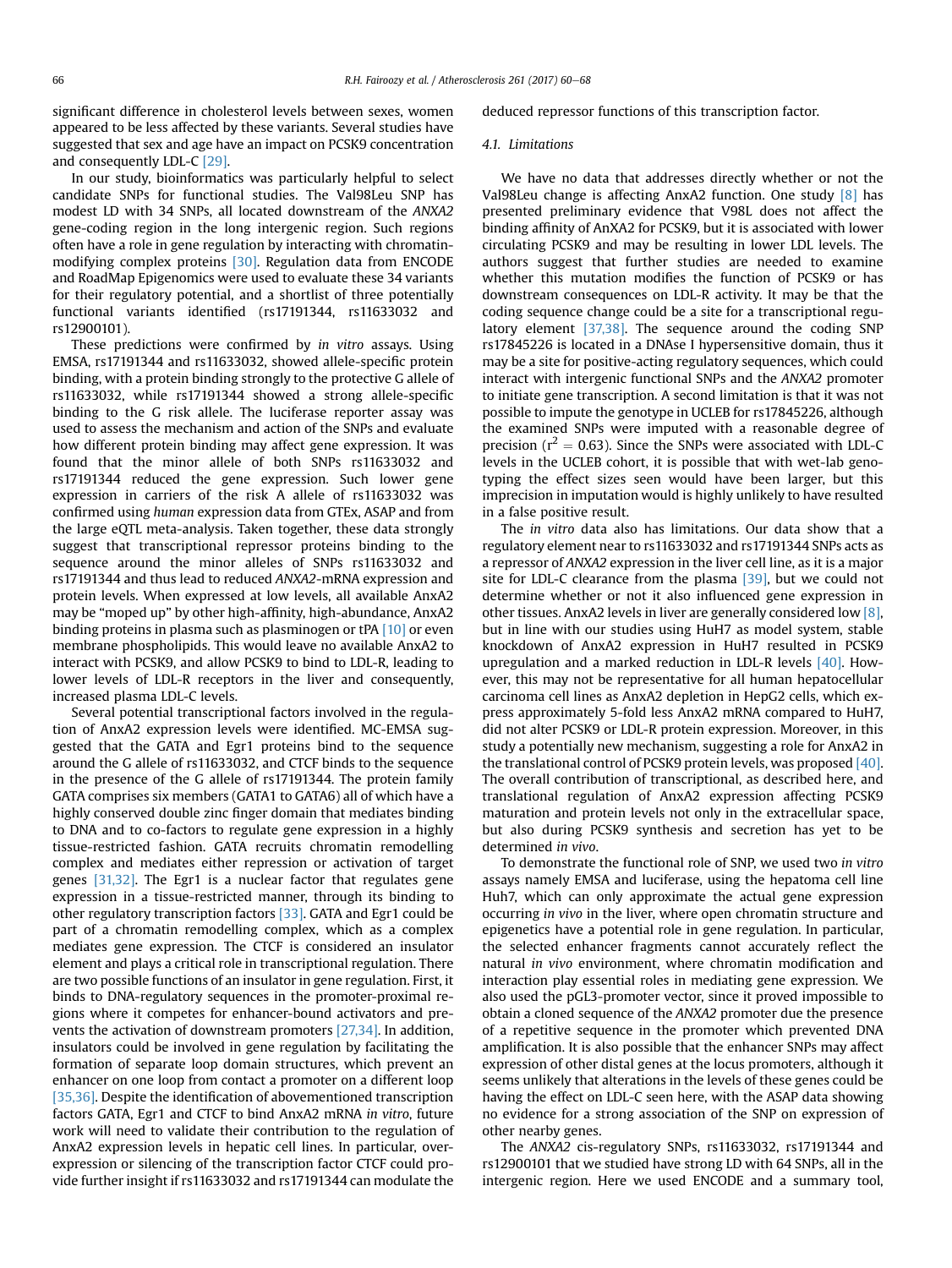<span id="page-7-0"></span>HaploReg V4, to select potential functional candidate SNPs. However, the other LD SNPs we did not examine may have a role in transcription regulation. This kind of limitation is unavoidable because there is no conclusive tool to rank likelihood functionality of non-coding variants.

## Conflict of interest

The authors declared they do not have anything to disclose regarding conflict of interest with respect to this manuscript.

## Financial support

RHF is funded by King Abdullah Medical City (KAMC) Holy Capital, and the Ministry of Health, Saudi Arabia (Programme Grant KAMC6). JW is funded by the University College London Genetics Institute which is supported by the National Institute for Health Research, University College London Hospitals Biomedical Research Centre (NIHR UCLHBRC). AZK is funded by the Cardiometabolic Programme within the NIHR UCLHBRC (BRC105CMSH/5982). SEH is a British Heart Foundation Professor and he and JC are funded by a BHF grant (BHFPG08/008) and by the NIHR UCLHBRC. TG acknowledges support from the University of Sydney (U7007). The UCLEB Consortium is supported by a British Heart Foundation Programme Grant (RG/10/12/28456). BRHS is a British Heart Foundation Research Group and is supported by British Heart Foundation (RG/08/013/25942). The WHII study is supported by grants from the Medical Research Council (K013351; ID85374), British Heart Foundation, Stroke Association, National Heart, Lung, and Blood Institute, National Institute on Aging Agency for Health Care Policy and Research, and the John D. and Catherine T. Mac-Arthur Foundation Research Networks on Successful Midlife Development and Socioeconomic Status and Health. Samples from the ELSA DNA Repository (EDNAR), received support under a grant (AG1764406S1) awarded by the National Institute on Ageing (NIA). ELSA was developed by a team of researchers based at the National Centre for Social Research, University College London and the Institute of Fiscal Studies. The data were collected by the National Centre for Social Research. MRC NSHD (MRC1946) is funded by the UK Medical Research Council [MC\_UU\_12019/1]. BWHHS is supported by funding from the British Heart Foundation and the Department of Health Policy Research Programme (England). EAS is funded by the British Heart Foundation (Programme Grant RG/ 98002), with Metabochip genotyping funded by a project grant from the Chief Scientist Office of Scotland (Project Grant CZB/4/ 672). ET2DS is funded by the Medical Research Council (Project Grant G0500877), the Chief Scientist Office of Scotland (Programme Support Grant CZQ/1/38), Pfizer plc (Unrestricted Investigator Led Grant) and Diabetes UK (Clinical Research Fellowship 10/0003985). Research clinics were held at the Wellcome Trust Clinical Research Facility and Princess Alexandra Eye Pavilion in Edinburgh. CAPS was funded by the Medical Research Council and undertaken by the former MRC Epidemiology Unit (South Wales). The DNA bank was established with funding from a MRC project grant. The data archive is maintained by the University of Bristol. The funders had no role in study design, data collection and analysis, decision to publish, or preparation of the manuscript.

#### Acknowledgements

We wish to thank KaWah Li for assistance with plating of DNA and genotyping. We are grateful to all the UCLEB consortium investigators. We fully acknowledge the thousands of study participants who volunteered their time to help advance science and the scores of research staff and scientists who have made this research possible.

#### Appendix A. Supplementary data

Supplementary data related to this article can be found at [http://](http://dx.doi.org/10.1016/j.atherosclerosis.2017.04.010) [dx.doi.org/10.1016/j.atherosclerosis.2017.04.010.](http://dx.doi.org/10.1016/j.atherosclerosis.2017.04.010)

#### References

- [1] [Global Lipids Genetics C, Discovery and re](http://refhub.elsevier.com/S0021-9150(17)30169-7/sref1)finement of loci associated with [lipid levels, Nat. Genet. 45 \(11\) \(2013\) 1274](http://refhub.elsevier.com/S0021-9150(17)30169-7/sref1)-[1283](http://refhub.elsevier.com/S0021-9150(17)30169-7/sref1).
- [2] [S. Poirier, G. Mayer, V. Poupon, P.S. McPherson, R. Desjardins, K. Ly, et al.,](http://refhub.elsevier.com/S0021-9150(17)30169-7/sref2) [Dissection of the endogenous cellular pathways of PCSK9-induced low density](http://refhub.elsevier.com/S0021-9150(17)30169-7/sref2) [lipoprotein receptor degradation: evidence for an intracellular route, J. Biol.](http://refhub.elsevier.com/S0021-9150(17)30169-7/sref2) [Chem. 284 \(42\) \(2009\) 28856](http://refhub.elsevier.com/S0021-9150(17)30169-7/sref2)-[28864.](http://refhub.elsevier.com/S0021-9150(17)30169-7/sref2)
- [3] [H.J. Kwon, T.A. Lagace, M.C. McNutt, J.D. Horton, J. Deisenhofer, Molecular](http://refhub.elsevier.com/S0021-9150(17)30169-7/sref3) [basis for LDL receptor recognition by PCSK9, Proc. Natl. Acad. Sci. 105 \(6\)](http://refhub.elsevier.com/S0021-9150(17)30169-7/sref3)  $(2008)$  1820-[1825.](http://refhub.elsevier.com/S0021-9150(17)30169-7/sref3)
- [4] [N. Nassoury, D.A. Blasiole, A. Tebon Oler, S. Benjannet, J. Hamelin, V. Poupon,](http://refhub.elsevier.com/S0021-9150(17)30169-7/sref4) et al., The cellular traffi[cking of the secretory proprotein convertase PCSK9](http://refhub.elsevier.com/S0021-9150(17)30169-7/sref4) [and its dependence on the LDLR, Traf](http://refhub.elsevier.com/S0021-9150(17)30169-7/sref4)fic 8 (6)  $(2007)$  718-[732](http://refhub.elsevier.com/S0021-9150(17)30169-7/sref4).
- [5] [I.K. Kotowski, A. Pertsemlidis, A. Luke, R.S. Cooper, G.L. Vega, J.C. Cohen, et al.,](http://refhub.elsevier.com/S0021-9150(17)30169-7/sref5) [A spectrum of PCSK9 alleles contributes to plasma levels of low-density li](http://refhub.elsevier.com/S0021-9150(17)30169-7/sref5)poprotein cholesterol, Am. J. Hum. Genet. 78 (3) (2006)  $410-422$  $410-422$
- [6] [G. Mayer, S. Poirier, N.G. Seidah, Annexin A2 is a C-terminal PCSK9-binding](http://refhub.elsevier.com/S0021-9150(17)30169-7/sref6) [protein that regulates endogenous low density lipoprotein receptor levels,](http://refhub.elsevier.com/S0021-9150(17)30169-7/sref6) Biol. Chem. 283 (46) (2008) 31791-[31801.](http://refhub.elsevier.com/S0021-9150(17)30169-7/sref6)
- [7] [N. Seidah, A. Prat, The proprotein convertases are potential targets in the](http://refhub.elsevier.com/S0021-9150(17)30169-7/sref7) treatment of dyslipidemia, J. Mol. Med. 85  $(7)$   $(2007)$  685-[696.](http://refhub.elsevier.com/S0021-9150(17)30169-7/sref7)
- [8] [N.G. Seidah, S. Poirier, M. Denis, R. Parker, B. Miao, C. Mapelli, et al., Annexin](http://refhub.elsevier.com/S0021-9150(17)30169-7/sref8) [A2 is a natural extrahepatic inhibitor of the PCSK9-induced LDL receptor](http://refhub.elsevier.com/S0021-9150(17)30169-7/sref8) [degradation, PloS One 7 \(7\) \(2012\) e41865](http://refhub.elsevier.com/S0021-9150(17)30169-7/sref8).
- [9] [A. Bharadwaj, M. Bydoun, R. Holloway, D. Waisman, Annexin A2 hetero](http://refhub.elsevier.com/S0021-9150(17)30169-7/sref9)tetramer: structure and function, Int. J. Mol. Sci.  $14(3)(2013)$  6259-[6305.](http://refhub.elsevier.com/S0021-9150(17)30169-7/sref9)
- [10] [N. Hedhli, D.J. Falcone, B. Huang, G. Cesarman-Maus, R. Kraemer, H. Zhai, et al.,](http://refhub.elsevier.com/S0021-9150(17)30169-7/sref10) [The annexin A2/S100A10 system in health and disease: emerging paradigms,](http://refhub.elsevier.com/S0021-9150(17)30169-7/sref10) [J. Biomed. Biotechnol. 2012 \(2012\) 406273.](http://refhub.elsevier.com/S0021-9150(17)30169-7/sref10)
- [11] [V. Gerke, C.E. Creutz, S.E. Moss, Annexins: linking Ca2](http://refhub.elsevier.com/S0021-9150(17)30169-7/sref11)+ [signalling to mem](http://refhub.elsevier.com/S0021-9150(17)30169-7/sref11)brane dynamics, Nat. Rev. Mol. Cell Biol.  $6(6)(2005)$  449-[461](http://refhub.elsevier.com/S0021-9150(17)30169-7/sref11).
- [12] [T. Grewal, C. Enrich, Annexins](http://refhub.elsevier.com/S0021-9150(17)30169-7/sref12) [modulators of EGF receptor signalling and](http://refhub.elsevier.com/S0021-9150(17)30169-7/sref12) trafficking, Cell. Signal.  $21(6)(2009)$  847-[858](http://refhub.elsevier.com/S0021-9150(17)30169-7/sref12).
- [13] [T. Grewal, S.J. Wason, C. Enrich, C. Rentero, Annexins](http://refhub.elsevier.com/S0021-9150(17)30169-7/sref13)-[insights from knockout](http://refhub.elsevier.com/S0021-9150(17)30169-7/sref13)[mice, Biol. Chem. 397 \(10\) \(2016\) 1031](http://refhub.elsevier.com/S0021-9150(17)30169-7/sref13)-[1053](http://refhub.elsevier.com/S0021-9150(17)30169-7/sref13).
- [14] [F. Spano, G. Raugei, E. Palla, C. Colella, M. Melli, Characterization of the human](http://refhub.elsevier.com/S0021-9150(17)30169-7/sref14) [lipocortin-2-encoding multigene family: its structure suggests the existence](http://refhub.elsevier.com/S0021-9150(17)30169-7/sref14) [of a short amino acid unit undergoing duplication, Gene 95 \(2\) \(1990\)](http://refhub.elsevier.com/S0021-9150(17)30169-7/sref14)  $243 - 251.$  $243 - 251.$  $243 - 251.$
- [15] [B. Reva, Y. Antipin, C. Sander, Predicting the functional impact of protein](http://refhub.elsevier.com/S0021-9150(17)30169-7/sref15) [mutations: application to cancer genomics, Nucleic acids Res. 39 \(17\) \(2011\)](http://refhub.elsevier.com/S0021-9150(17)30169-7/sref15).
- [16] [L.D. Ward, M. Kellis, HaploReg: a resource for exploring chromatin states,](http://refhub.elsevier.com/S0021-9150(17)30169-7/sref16) [conservation, and regulatory motif alterations within sets of genetically](http://refhub.elsevier.com/S0021-9150(17)30169-7/sref16) [linked variants, Nucleic acids Res. 40 \(D1\) \(2012\) D930. D4.](http://refhub.elsevier.com/S0021-9150(17)30169-7/sref16)
- [17] [L.D. Ward, M. Kellis, HaploReg v4: systematic mining of putative causal var](http://refhub.elsevier.com/S0021-9150(17)30169-7/sref17)[iants, cell types, regulators and target genes for human complex traits and](http://refhub.elsevier.com/S0021-9150(17)30169-7/sref17) [disease, Nucleic acids Res. 44 \(D1\) \(2015\) D877](http://refhub.elsevier.com/S0021-9150(17)30169-7/sref17)-[D881](http://refhub.elsevier.com/S0021-9150(17)30169-7/sref17).
- [18] [The1000GenomesProjectConsortium, An integrated map of genetic variation](http://refhub.elsevier.com/S0021-9150(17)30169-7/sref18) [from 1,092 human genomes, Nature 491 \(7422\) \(2012\) 56](http://refhub.elsevier.com/S0021-9150(17)30169-7/sref18)-[65](http://refhub.elsevier.com/S0021-9150(17)30169-7/sref18).
- [19] [TheEncodeProjectConsortium, A User's guide to the encyclopedia of DNA el](http://refhub.elsevier.com/S0021-9150(17)30169-7/sref19)[ements \(ENCODE\), PLoS Biol. 9 \(4\) \(2011\) e1001046](http://refhub.elsevier.com/S0021-9150(17)30169-7/sref19).
- [20] [TheEncodeProjectConsortium, An integrated encyclopedia of DNA elements in](http://refhub.elsevier.com/S0021-9150(17)30169-7/sref20) the human genome, Nature 489 (7414) (2012)  $57-74$ .
- [21] [B.E. Bernstein, J.A. Stamatoyannopoulos, J.F. Costello, B. Ren, A. Milosavljevic,](http://refhub.elsevier.com/S0021-9150(17)30169-7/sref21) [A. Meissner, et al., The NIH roadmap epigenomics mapping consortium, Nat.](http://refhub.elsevier.com/S0021-9150(17)30169-7/sref21) [Biotechnol. 28 \(10\) \(2010\) 1045](http://refhub.elsevier.com/S0021-9150(17)30169-7/sref21)-[1048.](http://refhub.elsevier.com/S0021-9150(17)30169-7/sref21)
- [22] [A.S. Zweig, D. Karolchik, R.M. Kuhn, D. Haussler, W.J. Kent, UCSC genome](http://refhub.elsevier.com/S0021-9150(17)30169-7/sref22) browser tutorial, Genomics  $92(2)(2008)$  75-[84](http://refhub.elsevier.com/S0021-9150(17)30169-7/sref22).
- [23] [K. Cartharius, K. Frech, K. Grote, B. Klocke, M. Haltmeier, A. Klingenhoff, et al.,](http://refhub.elsevier.com/S0021-9150(17)30169-7/sref23) [MatInspector and beyond: promoter analysis based on transcription factor](http://refhub.elsevier.com/S0021-9150(17)30169-7/sref23) [binding sites, Bioinformatics 21 \(13\) \(2005\) 2933](http://refhub.elsevier.com/S0021-9150(17)30169-7/sref23)-[2942.](http://refhub.elsevier.com/S0021-9150(17)30169-7/sref23)
- [24] [F. Boardman-Pretty, A.J. Smith, J. Cooper, J. Palmen, L. Folkersen, A. Hamsten,](http://refhub.elsevier.com/S0021-9150(17)30169-7/sref24) [et al., Functional analysis of a carotid intima-media thickness locus implicates](http://refhub.elsevier.com/S0021-9150(17)30169-7/sref24) [BCAR1 and suggests a causal variant, Circ. Cardiovasc. Genet. 8 \(5\) \(2015\)](http://refhub.elsevier.com/S0021-9150(17)30169-7/sref24) [696](http://refhub.elsevier.com/S0021-9150(17)30169-7/sref24)-706
- [25] [R.H. Fairoozy, J. White, J. Palmen, A.Z. Kalea, S.E. Humphries, Identi](http://refhub.elsevier.com/S0021-9150(17)30169-7/sref25)fication of [the functional variant\(s\) that explain the low-density lipoprotein receptor](http://refhub.elsevier.com/S0021-9150(17)30169-7/sref25) [\(LDLR\) GWAS SNP rs6511720 association with lower LDL-C and risk of CHD,](http://refhub.elsevier.com/S0021-9150(17)30169-7/sref25) [PLOS One 11 \(12\) \(2016\) e0167676](http://refhub.elsevier.com/S0021-9150(17)30169-7/sref25).
- [26] [L.G. Nikolaev, S.B. Akopov, D.A. Didych, E.D. Sverdlov, Vertebrate protein CTCF](http://refhub.elsevier.com/S0021-9150(17)30169-7/sref26) [and its multiple roles in a large-scale regulation of genome activity, Curr.](http://refhub.elsevier.com/S0021-9150(17)30169-7/sref26) [Genomics 10 \(5\) \(2009\) 294](http://refhub.elsevier.com/S0021-9150(17)30169-7/sref26)-[302](http://refhub.elsevier.com/S0021-9150(17)30169-7/sref26).
- [27] [T.H. Kim, Z.K. Abdullaev, A.D. Smith, K.A. Ching, D.I. Loukinov, R.D. Green, et](http://refhub.elsevier.com/S0021-9150(17)30169-7/sref27) [al., Analysis of the vertebrate insulator protein CTCF-binding sites in the](http://refhub.elsevier.com/S0021-9150(17)30169-7/sref27)